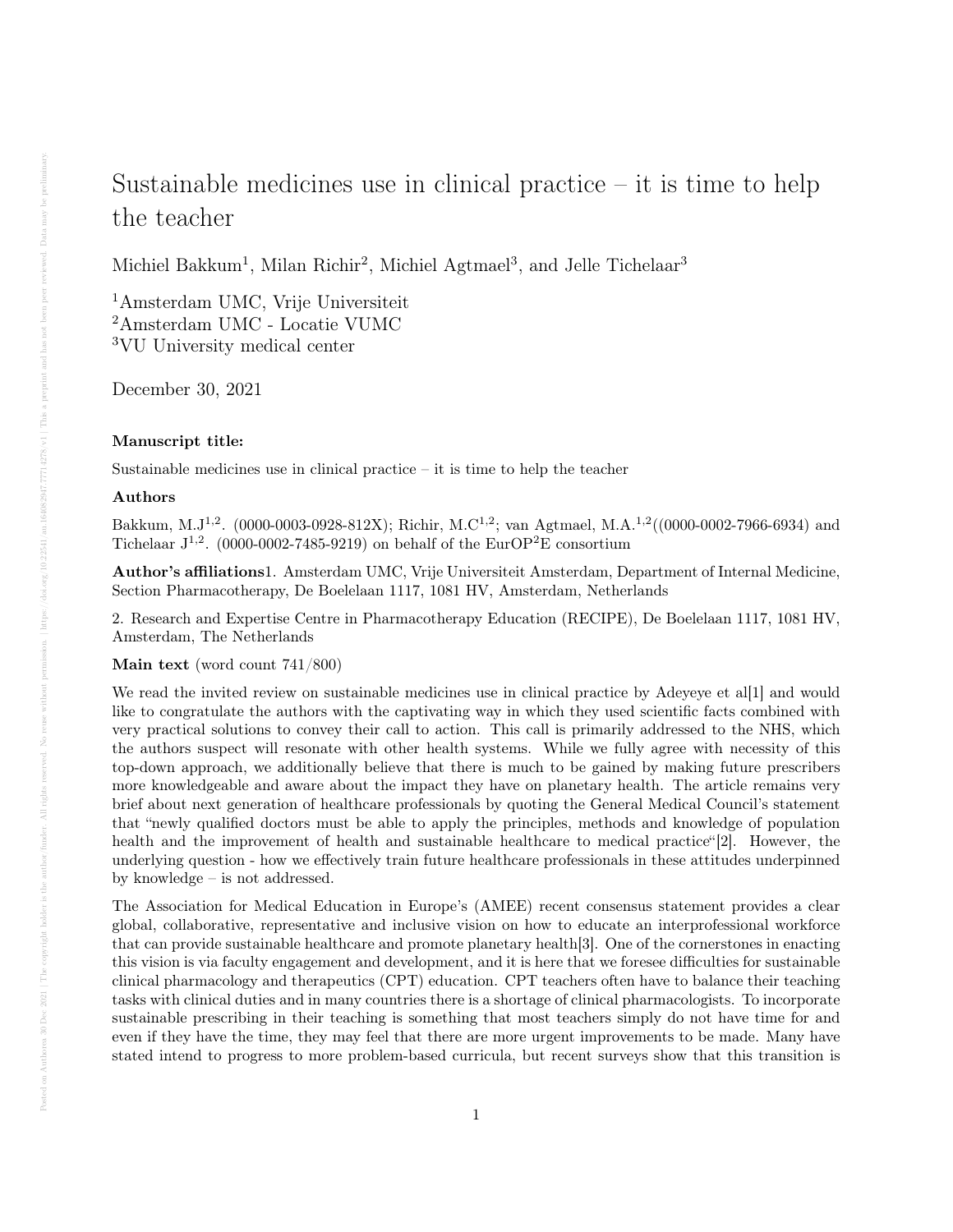slow at best[4, 5]. Moreover, the (mostly generation X or older) teachers may not be as invested in the issues of planetary health as the current (generation Y and Z) young doctors and students and they may not feel confident that they have the expertise to teach about it[6].

If we want large numbers of students to learn about sustainable prescribing, it is of utmost importance to make the job of the teacher as easy as virtually possible. That means not expecting everyone to singlehandedly invent the wheel, but to collaboratively create standpoints, teaching materials and faculty development (or "teach the teacher") materials and to share them openly. That is free (without cost or copyright restrictions) and easy to re-use, revise (e.g. to local standards if necessary) and redistribute (e.g. local versions, improvements or translations). This is the goal of the European Open Platform for Prescribing Education (EurOP<sup>2</sup>E). Aimed at improving and harmonizing international CPT education, EurOP<sup>2</sup>E is an online environment for CPT teachers to collaborate and to share and create open educational resources. The framework for the platform was recently published[7], and it is set to go live in early 2022. Alike the call to action towards the NHS, we hereby make an appeal for teachers in CPT to join the  $EurOP<sup>2</sup>E$  network, and for those who are invested in sustainable prescribing to collaboratively create open educational resources about this (www.prescribingeducation.eu).

Planetary health should be a cross-cutting theme throughout the whole of medical education (ref). Within medical education, prescribing is likely to have the most impact, as human pharmaceuticals not only account for an estimated 25% of all medical greenhouse gas emissions, but also exert direct ecotoxicological effects via sewage systems[8]. Moreover, prescribers may directly influence their environmental impact through individual treatment decisions. Therefore, while any ready-to-use teaching materials will provide a welcome start, planetary health must be incorporated in the basics of pharmacotherapy education. The six-step model of the WHO guide to good prescribing and the accompanying teacher's guide to good prescribing are currently under revision[9]. Aside from pharmaceutical advances, globalization of information and digitization of both the prescribing process and medical education, the revision will include sustainable medicines use. We expect that specifically step  $3(b)$  of the six-step process – to verify the suitability of a (standard) treatment and adapt it to the individual needs of a patient – will be updated so that prescribers learn to take the environmental impact of their treatment decisions into account. The exact nature of the update will be decided in a consensus meeting with its users, interested readers are welcome to apply via http://www.guidetogoodprescribing.org.

## References:

1. Adeyeye E, New BJM, Chen F, Kulkarni S, Fisk M, Coleman JJ. Sustainable medicines use in clinical practice: A clinical pharmacological view on eco-pharmaco-stewardship. British Journal of Clinical Pharmacology; n/a.

2. General Medical Council. Outcomes for graduates. 2020. . In.

3. Shaw E, Walpole S, McLean M, Alvarez-Nieto C, Barna S, Bazin K, Behrens G, Chase H, Duane B, El Omrani O, Elf M, Faerron Guzmán CA, Falceto de Barros E, Gibbs TJ, Groome J, Hackett F, Harden J, Hothersall EJ, Hourihane M, Huss NM, Ikiugu M, Joury E, Leedham-Green K, MacKenzie-Shalders K, Madden DL, McKimm J, Nayna Schwerdtle P, Parkes MW, Peters S, Redvers N, Sheffield P, Singleton J, Tun S, Woollard R. AMEE Consensus Statement: Planetary health and education for sustainable healthcare. Medical Teacher 2021; 43: 272-86.

4. Bakkum MJ, Tichelaar J, Papaioannidou P, Likic R, Sanz Alvarez EJ, Christiaens T, Costa JN, Mačiulaitis R, Dima L, Coleman J, Richir MC, van Agtmael MA, Pharmacology ftEWGotEAfC, Therapeutics, Pharmacotherapy iaNoTi. Harmonizing and improving European education in prescribing: An overview of digital educational resources used in clinical pharmacology and therapeutics. British Journal of Clinical Pharmacology 2021; 87: 1001-11.

5. Brinkman D, Tichelaar J, Okorie M, Bissell L, Christiaens T, Likic R, Mačiulaitis R, Costa J, Sanz E, Tamba B, Maxwell S, Richir M, van Agtmael M, Pharmacology ftEWGotEAfC, Therapeutics. Pharmacology